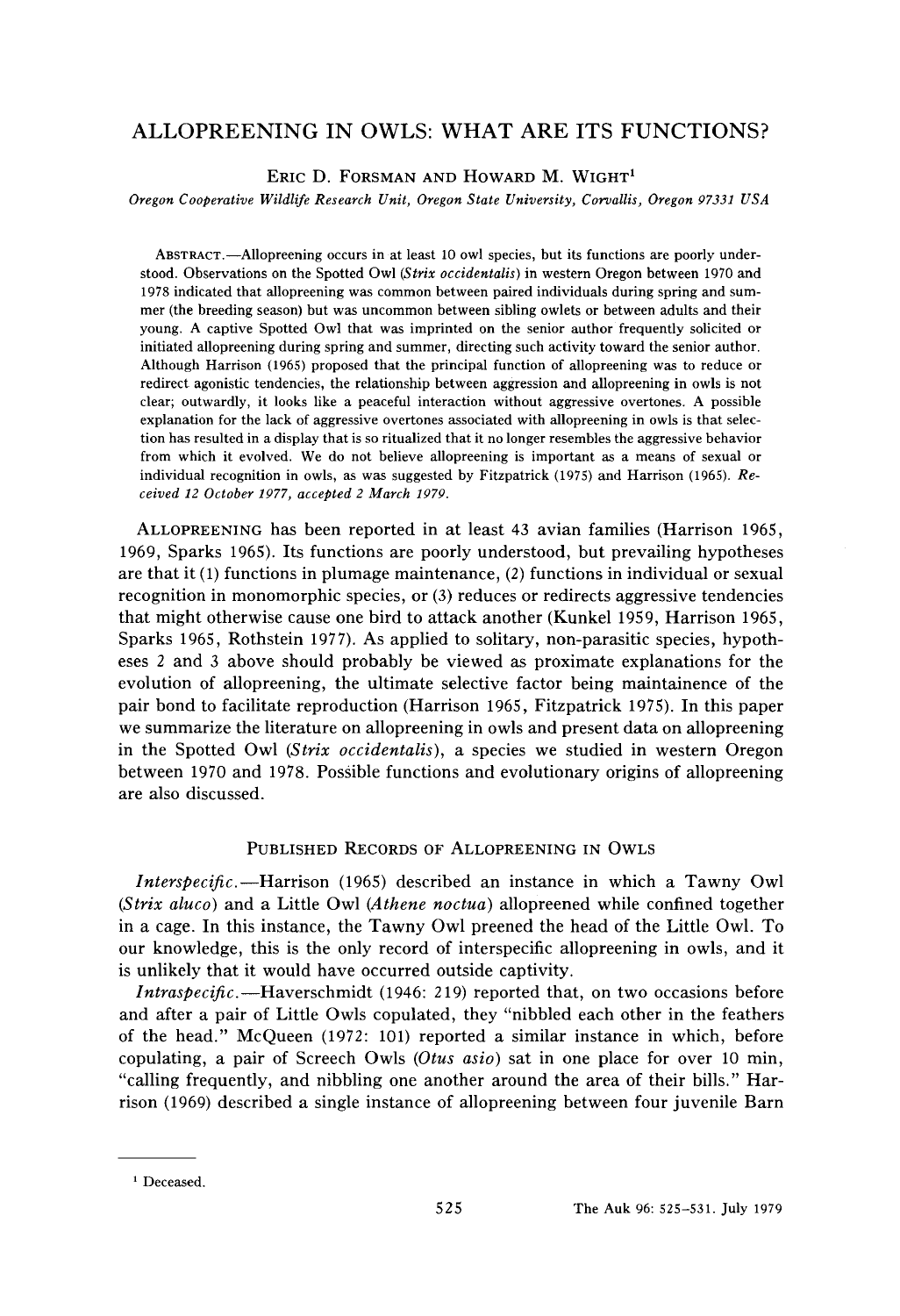**Owls (Tyto alba) in captivity, in which allopreening was concentrated around the edges of the facial discs and around the base of the bill.** 

**Walker (1974: 48) reported that a displaying pair of Great Horned Owls (Bubo virginianus) walked toward each other, posturing and calling softly, and then the female "nibbled at the male's beak," closing her nictitating membranes as she did so. The female then lowered her head, and "the male ran his beak through her feathers in a touching caress, the epitome of gentleness."** 

**Ligon (1968: 21) reported that, after a male Elf Owl (Micrathene whitneyi) fed its mate, the female followed the male closely, "fluttering her wings rapidly as the two birds moved through the foliage." Then, the male "approached his mate and they 'billed' for 30 or more seconds."** 

**Thomsen (1971: 185) observed occasional instances in which pairs of Burrowing Owls (Athene cunicularia) engaged in "head scratching" between 1 February and 24 May, which is the period of pair formation and nest site selection. She stated, "usually, one bird nibbled the other's head and face feathers with its bill, and the bird being scratched usually lowered its head. Head scratching was sometimes solicited by one bird standing in front of the other with lowered head." According to Thomsen, male Burrowing Owls preened females more frequently and for longer periods than females preened males. Among adults, allopreening apparently occurred only between pair members; some instances of allopreening were observed between juveniles.** 

**Fitzpatrick (1975) described an instance of reciprocal allopreening between a pair of wild adult Barred Owls (Strix varia). Allopreening was concentrated around the edges of the facial discs and the feathers around the bill, and each bird appeared to stretch its neck in efforts to offer parts of its head to the other for preening. The bird initiating allopreening appeared to be the smaller of the two, and was probably, therefore, the male. This observation occurred on 17 July, when this species would normally be feeding fledged young; the breeding status of the pair was unknown.** 

**Oeming (1955: 47) described allopreening in a pair of captive Great Gray Owls (Strix nebulosa). "The male would fly to the female's stump and face her. Standing face to face with breasts touching, he would commence rubbing his beak over hers, at the same time uttering a faint droning or humming sound. Often he would circle her face with his beak in a similar manner. This was observed regularly for eight days and would occur at anytime during the day or night."** 

**Fleay (1944: 101) reported that whenever a pair of Powerful Owls (Ninox strenua) roosted together during the summer, the male would usually "affectionately nibble the feathers at the base of the crown of his mate's head," before flying off to hunt. Fleay did not mention whether the female reciprocated. This species and the Burrowing Owl differ from most owls in that the male is as large or larger than the female.** 

### **ALLOPREENING IN THE SPOTTED OWL**

**Peyton (1910: 122) reported that after he forced a female Spotted Owl to leave her nest, she perched beside her mate in a tree near the nest and they "stuck their bills into the feathers of each other's necks and talkt [sic] in soft cooing tones." More recently, Miller (1974: 131) observed a mated pair of Spotted Owls perched side by side in a tree, "running their bills through each other's neck feathers." She also**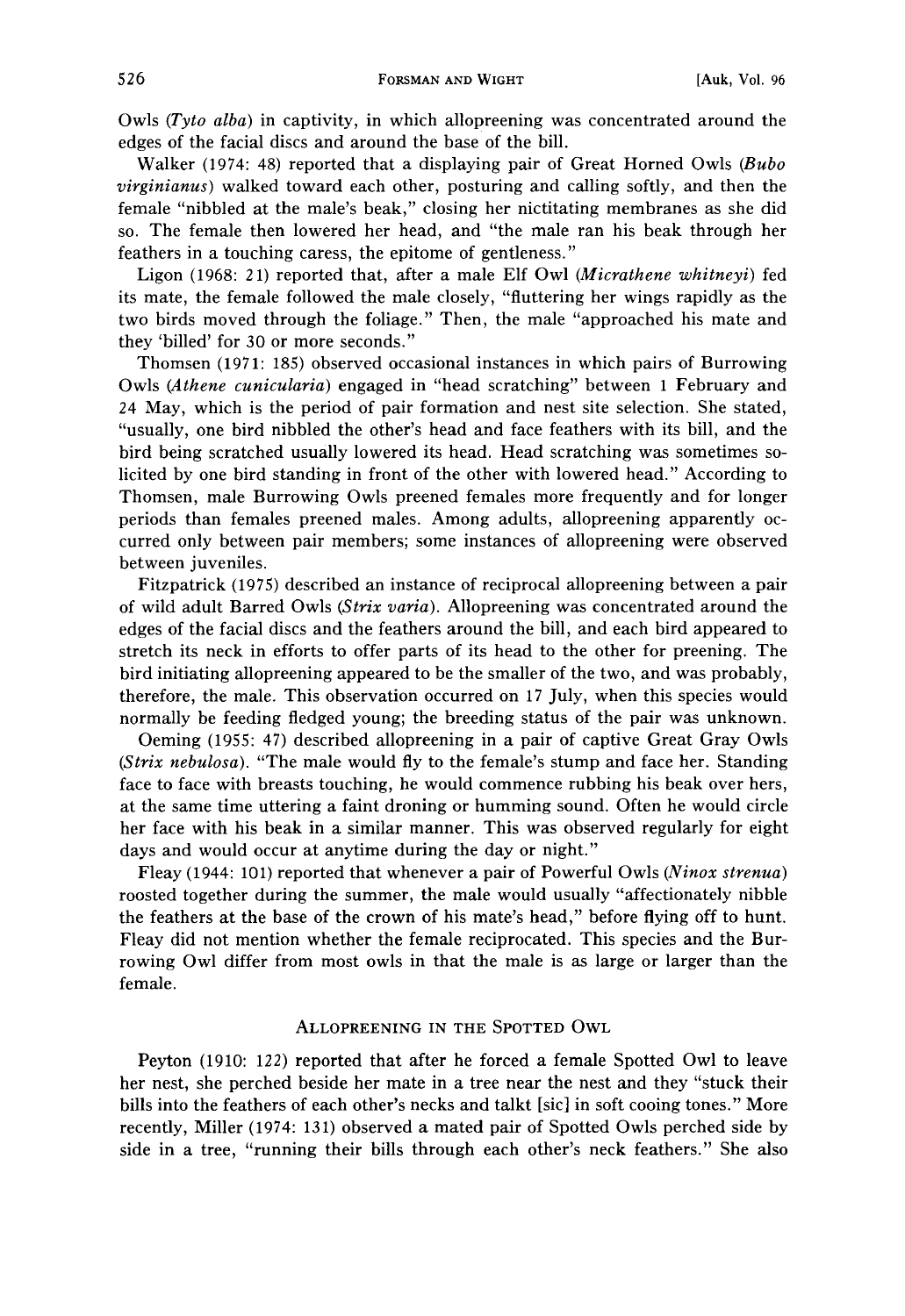

**Fig. 1. Allopreening: male Spotted Owl preening female.** 

**mentioned, but did not describe, allopreening between a female Spotted Owl and its young.** 

**Our observations of 127 Spotted Owl pairs between 1970 and 1978 revealed that most, if not all, paired individuals allopreened regularly with their mates during the spring and summer period. All observed instances of allopreening occurred during daylight or early twilight, when paired adults were roosting near each other. We were unable to make observations at night. Usually, the bird that initiated allopreening indicated its intent by staring at the other bird and uttering low cooing or whistling calls. If the other bird was receptive, it usually stared back, sometimes giving low cooing calls. After this brief solicitation exchange, one bird would fly or walk to a position beside the other (if it was not already in this position), where it would lean over and begin to preen the other's head. Typically, allopreening birds perched side by side, facing in the same direction (Fig. 1). Both birds partially or entirely closed their eyelids and nictitating membranes while allopreening, a behavior also described for the Oilbird (Steatornis caripensis) (Harrison 1965). Preening was concentrated around the facial area, the top of the head, and the side of the head facing the preener. The recipient usually moved its head, as if to facilitate preening in whatever area was being preened. Most frequently, this consisted of lowering the head to expose the nape and top of the head or turning the head slightly toward the preener to expose the facial area. Although most bouts began with one bird preening the other, preening usually became reciprocal or simultaneous as bouts proceeded. One bird would preen the other for a period, then roles would be reversed, often several times in a single bout. Simultaneous allopreening (both birds**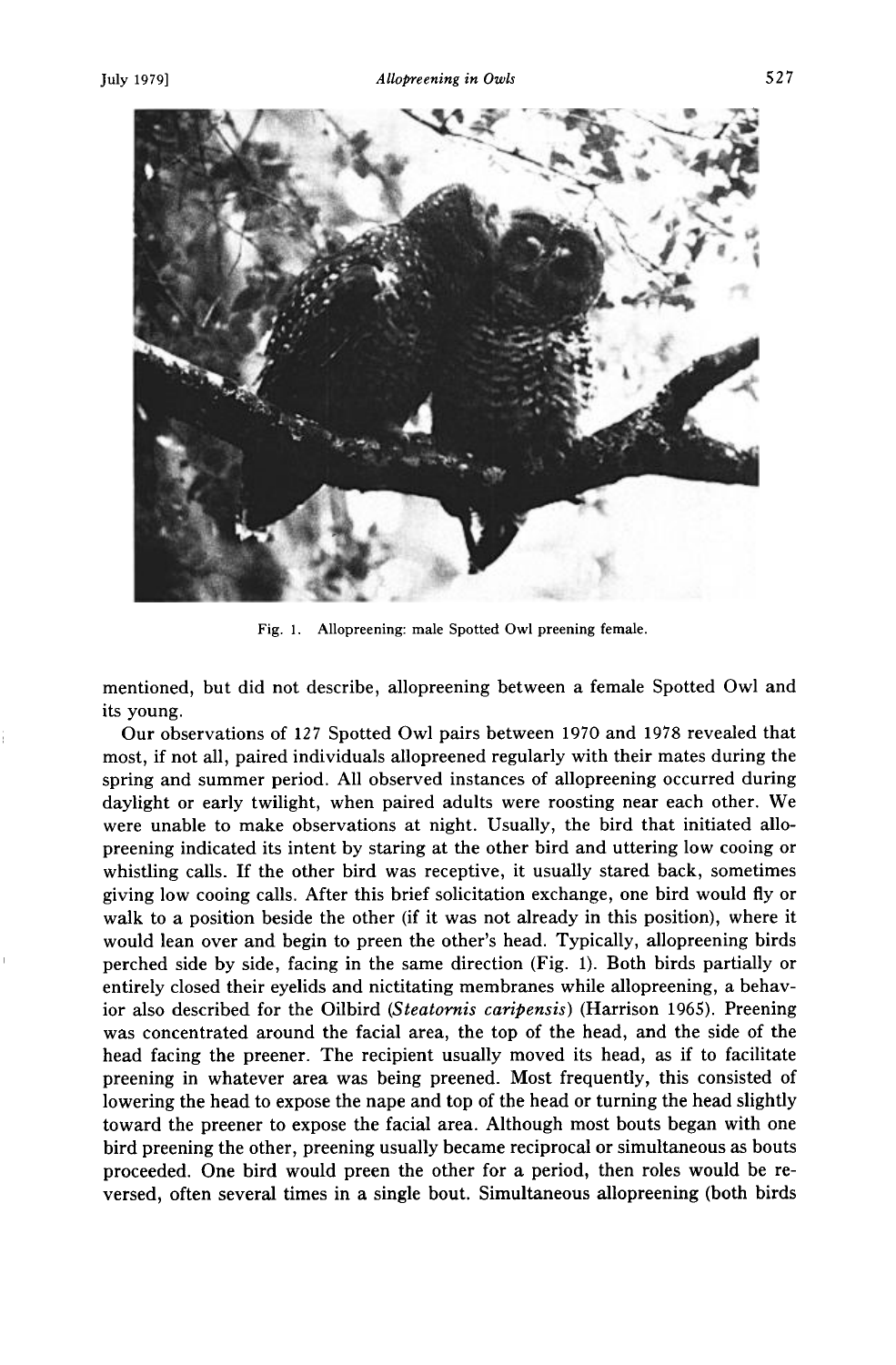**allopreening at the same time) occurred most frequently during periods of a few seconds when birds were changing roles as reciprocal allopreeners. While allopreening, owls frequently made vocal cooing or whistling sounds that were just barely audible. Infrequently, a short staccato series of chittering notes was also given. Both sexes initiated allopreening bouts, but we did not record which sex initiated them most frequently. Bouts lasted from only a few seconds (infrequently) to several minutes and usually ended when one or both birds seemed to lose interest in allopreening and went to sleep or began to autopreen. When one bird wished to terminate allopreening but the other bird persisted, the former usually sidled (or flew) away.** 

**The mechanics of allopreening were similar to autopreening; the preener would mandibulate or nibble the feathers of the other bird, occasionally sliding one or more feathers between its mandibles with a gentle vibrating motion. The principal differences between allopreening and autopreening were that allopreening motions were more rapid, and no attempt was made to preen a particular area or feather thoroughly. The rapidity of allopreening motions left the impression that owls were "running their bills through each others'... feathers," as described by Miller (1974). We never observed any instance in which owls jabbed or tugged at each other in an aggressive manner while allopreening.** 

# **SEASONAL TRENDS IN THE INCIDENCE OF ALLOPREENING**

**During winter (October-February), paired Spotted Owls did not forage or roost together, and there was little opportunity for allopreening to occur (Forsman unpubl. obs.). The earliest date we observed allopreening was 21 February, shortly after most pairs had rejoined near their nest sites, prepatory to nesting. Interestingly, however, allopreening occurred infrequently during pair formation, nest site selection, incubation, and brooding, and became common only after the young fledged. Furthermore, allopreening did not appear to play an important role in pre- or postcopulatory behavior; we witnessed 19 copulations, but allopreening took place on only one of those occasions, shortly after a pair had copulated.** 

**After the young fledged in late May or early June, breeding adults began to roost together again, and we observed allopreening regularly. In July and August, allopreening seemed to be an almost daily activity for pairs that roosted together (some pairs roosted together less frequently than others). By late September or early October, pair members had begun to roost separately again, and we observed allopreening infrequently.** 

**Although allopreening between a female Spotted Owl and her young was observed by Miller (1974), we did not observe such behavior. We did, however, see a fledged 3-month-old owlet preen its sibling momentarily.** 

## **ALLOPREENING BY A CAPTIVE SPOTTED OWL**

**The allopreening behavior of a female Spotted Owl that we held in captivity between 1970 and 1978 appeared identical with that of wild birds except that, because the bird was imprinted on Forsman, she directed her allopreening behavior toward him. She would not allopreen with strangers; she attacked them. This bird responded to being scratched on the head, neck, or face by reciprocally or simultaneously allopreening the hand that was scratching (preening) her. There was a**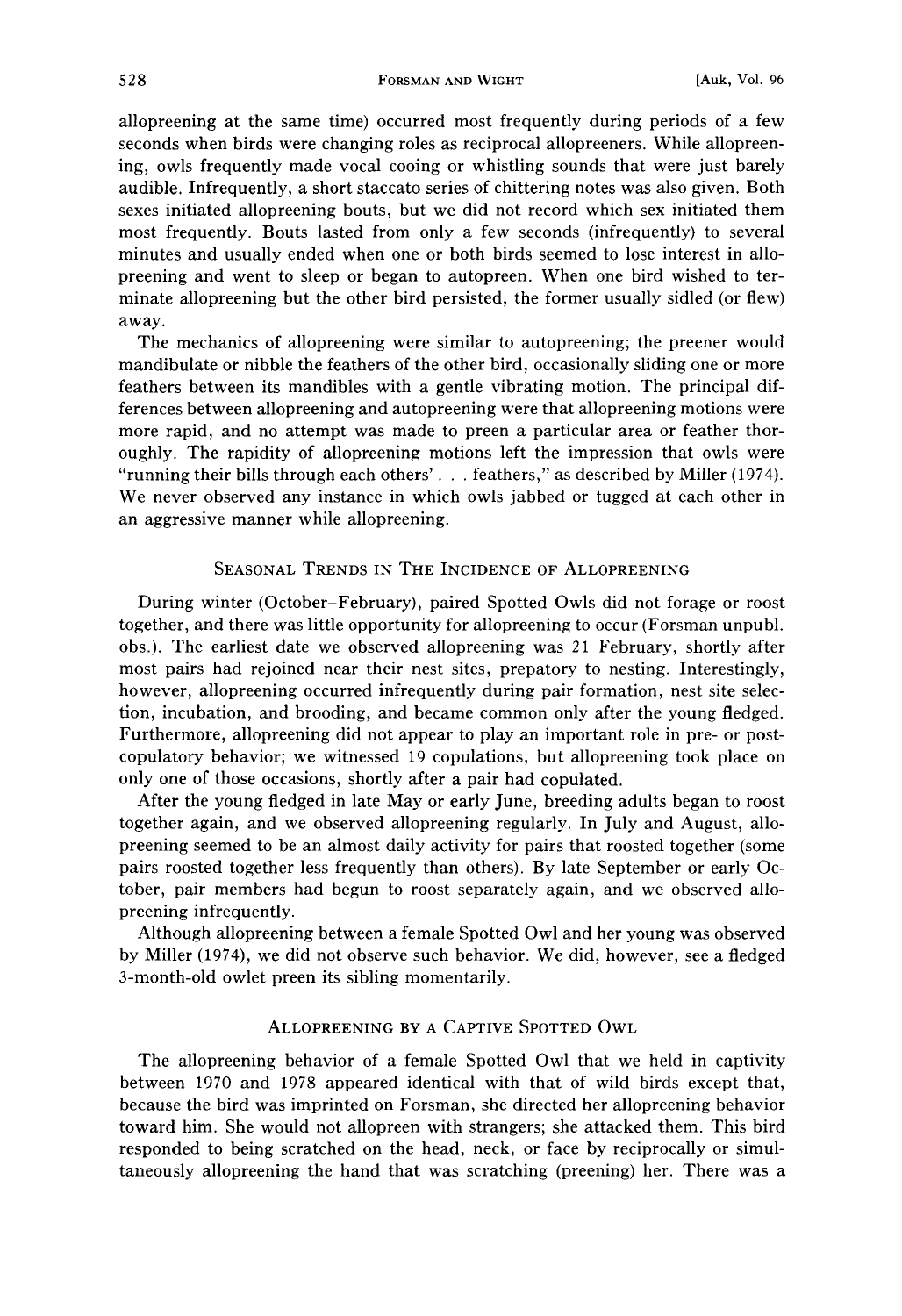**July 1979] Allopreening in Owls 529** 

**distinct seasonal pattern regarding her receptiveness to allopreening. If allopreening was initiated during winter, she was only moderately receptive and would often fly or hop away. With the onset of the breeding season in late February, she began to solicit or initiate allopreening with increasing regularity, and by midsummer (July-August) she did so nearly every time Forsman entered her cage. During the latter period, she would usually fly to a perch near him and solicit by giving low calls and leaning towards him with her eyes partially closed. If he then scratched her head, she would lower her head so that the top of her head and neck was exposed. If the preener paused momentarily, she would usually preen his hand reciprocally. In July and August, when she was most receptive to allopreening, this owl would usually continue reciprocal or simultaneous allopreening as long as Forsman had the patience to endure it. By late October or early November she again became less receptive to allopreening, soliciting infrequently.** 

#### **DISCUSSION**

The individual or sexual recognition hypothesis.—We do not agree with Harrison **(1965) and Fitzpatrick (1975) that allopreening is important as a means of sexual or individual recognition, at least in owls. Most owls can probably recognize the sex of other individuals by sexual differences in pitch and repertoire of vocalizations (Miller 1934, Fleay 1944, Ligon 1968, Forsman 1976). Also, the fact that allopreening often occurred repeatedly while a pair of owls roosted together during the day indicated that it served some function(s) other than individual recognition, because these birds could hardly have been uncertain about individual identities.** 

The plumage maintenance hypothesis.—We also doubt that allopreening is par**ticularly important in plumage maintenance in owls because (1) owls that we kept in captivity maintained their plumage in excellent condition without allopreening, and (2) the perfunctory nature in which allopreening was performed did not appear to contribute greatly to plumage maintenance.** 

The ritualized aggression hypothesis.—In most instances described by Harrison **(1965) and Sparks (1965), allopreening occurred in situations of obvious aggression. For instance, when a Red Avadavat (Amandava amandava) attempted to perch beside a potentially aggressive bird in a flock of avadavats, it assumed a solicitation posture and allowed the more aggressive individual to allopreen it, sometimes quite roughly (Sparks 1965). Harrison and Sparks (op. cit.) suggested that the submissive posture assumed by a subordinate bird informs a more aggressive individual that the subordinate is not aggressive; the agonistic tendencies of the aggressive individual are thereby thwarted and redirected into a ritualized form of aggressive behavior, allopreening. This interpretation suggests that allopreening has evolved as a ritualized form of aggressive pecking or biting behavior (Harrison 1965). By sublimating aggressive tendencies, it facilitates coexistence and thus ultimately serves to maintain the pair bond in birds, such as owls, that live much of the year in pairs. Cowbirds (Molothrus ater) deviate from this general pattern in that it is usually the dominant individual that solicits allopreening, and solicitation is most commonly directed toward other species rather than conspecifics (Rothstein 1971, 1977).** 

**At first glance, our data seem to contradict Harrison's theory, because there is no indication from our observations or from the literature that allopreening in owls ever occurs in overtly aggressive situations, nor does the behavior itself resemble aggressive behavior. It generally appears to be a peaceful interaction between paired**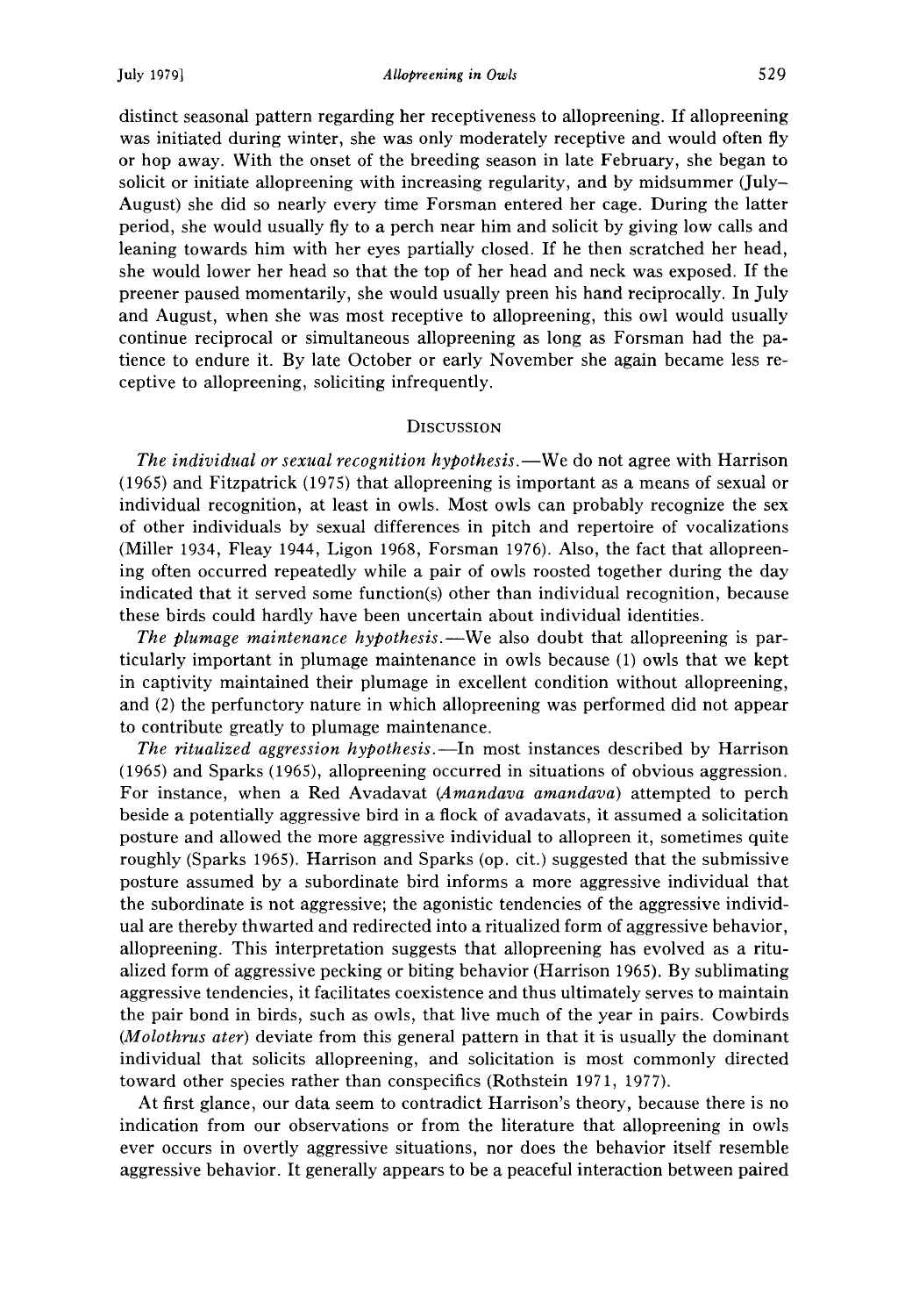**individuals, or, infrequently, between siblings or between adults and their young. The staccato chittering call that was sometimes given during allopreening bouts was the only indication that aggression may have been involved in the display. The only other situation in which we heard this call was when we handled owls. In the latter context, the call appeared to connote irritation at being handled. The fact that Spotted Owls partially or entirely closed their eyes while allopreening (Fig. 1) could also be construed as a sign that agonism was involved. Harrison (1965) suggested that closing the eyes may act as a "cutoff" mechanism by simply removing the threatening individual from view, thereby reducing the stimulus to flee. In the case of owls, however, a more probable explanation is that the eyes are closed to prevent accidental injury while two birds are in close contact. We noticed that Spotted Owls closed their eyelids whenever there was any chance of injury (e. g. when they preened their own feathers, scratched themselves around the face, or tore prey apart).** 

**Harrison (1965: 185) accounted for the lack of aggression (associated with allopreening) in some species by postulating that, through constant repetition of allopreening behavior, birds refine or "facilitate" their performance to the extent that, at a later stage, any agonistic tendencies are expressed as allopreening. If this were true, one should expect overt aggression to be associated with allopreening during the period of facilitation (pair formation); as already stated, we did not see evidence of overt aggression associated with allopreening at any stage in the annual cycle.** 

**An alternative explanation for the lack of overt aggression associated with allopreening in some birds is that allopreening has become so ritualized that it is difficult to detect the origins of the behavior or the selective pressures responsible for its evolution. In owls, for instance, the gentle "nibbling" associated with allopreening could be ritualized biting behavior that has become so modified that all appearances of aggression have been eliminated. In raptors such a high degree of ritualization is to be expected, because the weapons of aggression are so well developed that even the slightest amount of overt aggression in this type of display could lead to injury.** 

#### **ACKNOWLEDGMENTS**

**Frank McKinney, Charles Meslow, Richard Reynolds, and Dan Thompson reviewed drafts of the manuscript. We especially thank Stephen Rothstein, who refereed the paper and made numerous constructive suggestions. Any errors in interpretation are our own. The study was conducted under the auspices of the Oregon Cooperative Wildlife Research Unit: Oregon Department of Fish and Wildlife, Oregon State University, U.S. Fish and Wildlife Service, and the Wildlife Management Institute, cooperating. The USDA Forest Service, Pacific Northwest Forest and Range Experiment Station, La Grande, Oregon funded the study (Range and Wildlife Habitat Research Project USDA-FS-PNW-1701). This is Oregon State University Agricultural Experiment Station Technical Paper No. 4571.** 

#### **LITERATURE CITED**

**FITZrATRICK, J. W. 1975. A record of allopreening in the Barred Owl. Auk 92: 598-599.** 

FLEAY, D. 1944. Watching the Powerful Owl. Emu 44: 97-112.

- **FORSMAN, E. D. 1976. A preliminary investigation of the Spotted Owl in Oregon. Unpublished M.S. thesis. Corvallis, Oregon, Oregon State Univ.**
- **HARRISON, C. J. O. 1965. Allopreening as agonistic behavior. Behaviour 24: 161-208.**
- **1969. Further records of allopreening. Avicult. Mag. 75: 97-99.**
- HAVERSCHMIDT, F. 1946. Observations on the breeding of the Little Owl. Ardea 34: 214-246.

**KUNKEL, P. 1959. Zum verhalten einiger prachtfinken (Estrildinae). Z. Tierpsychol. 16: 302-350.** 

**LIGON, J. D. 1968. The biology of the Elf Owl (Micrathene whitneyi). Ann Arbor, Michigan, Mus. Zool., Univ. Michigan Misc. Publ. No. 136.**